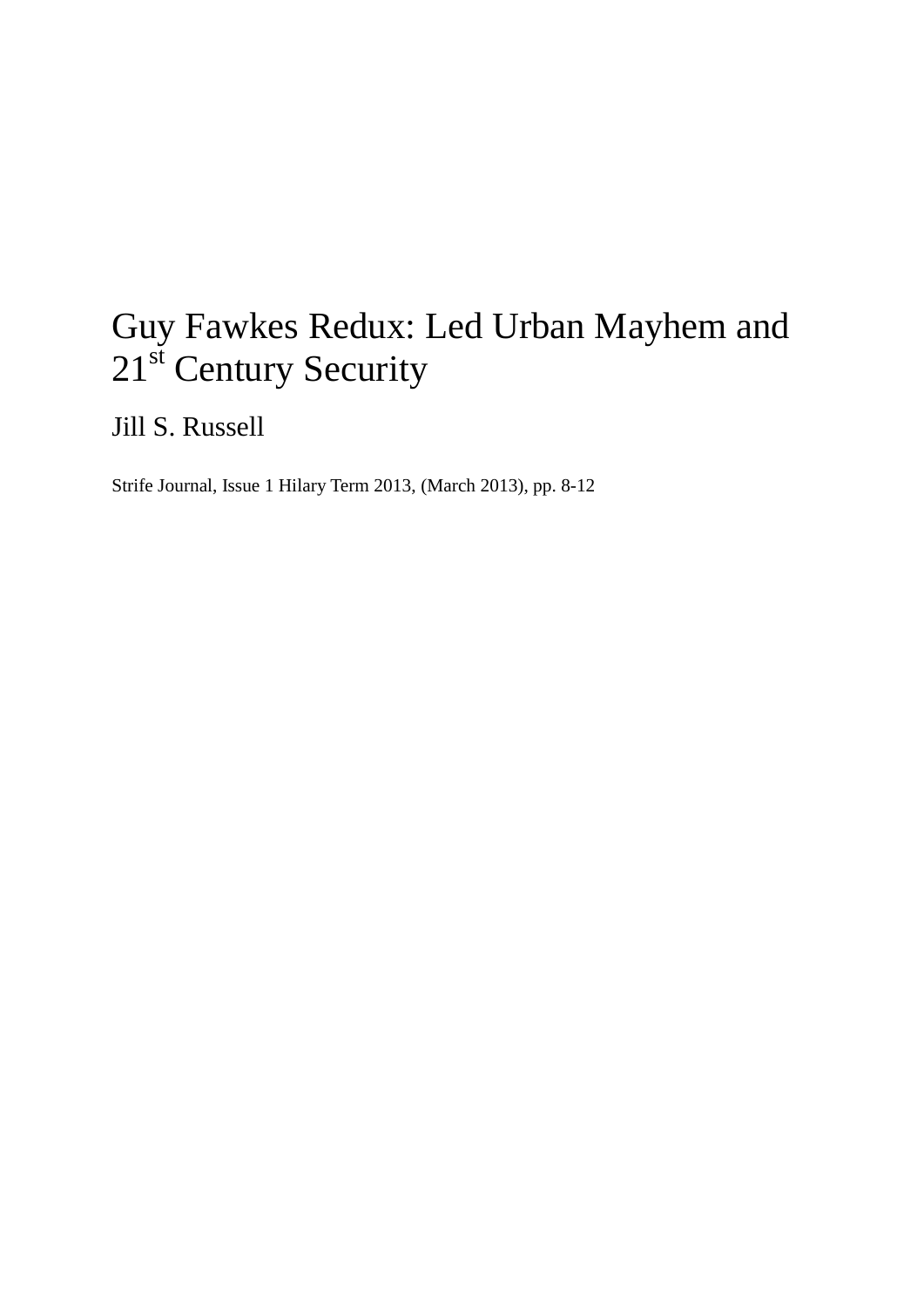## **Guy Fawkes Redux: Led Urban Mayhem and 21st Century Security** Jill S. Russell

I opened the Strife blog to the tune of the annual chant to 'Remember, remember...' Returning to the subject of Guy Fawkes and the modern relevance of the Gunpowder Plot of 1605, this piece is interested in the issue of led urban mayhem in the landscape of  $21<sup>st</sup>$  century security. The insurgent or terrorist who can leverage the mob in tumult and hurl it at targets within a city in coordination with other action has mastered a primitive but highly effective weapon of mass effect. Whereas the first piece considered the motivations of the  $17<sup>th</sup>$  century plotters and the implications of these upon the modern landscape of conflict, here the context and structure within which the plot was imagined define the focus. Specifically, we are concerned with the trinity of city, insurgent, and mob and what might be possible from their admixture.

Developments in the last two decades suggest the need for such a review. Small groups of motivated individuals have demonstrated their ability to achieve strategic effect. The power of the mob has proved itself in the modern era, to mass, coordinate and strike with near impunity across the urban landscape, as well as to provide cover for more nefarious activities. And as every report of future security concerns agrees, the city is *the* place of the future for humanity. So, we could expect 5ths of November to become a norm of conflict.

From the perspective of my own interests, the inspiration for this veer in focus is research I"ve been doing on the 2011 London riots. For obvious reasons, prior to my arrival to London that autumn I had no interest in paying too much attention to the events. I was happy to be moving here, and wanted nothing to interfere with that; as well, I had already committed, so there was nothing good that was going to come of getting too worked up by the chaos. However, as I became more comfortable with the city – and learned that chaos was in its history and on its streets – I became more curious about what had happened.<sup>1</sup> And so, as the time arrived to return to Guy Fawkes for this piece, it was with the subject of urban mayhem heavily upon my mind.

To develop this scenario and examine the security implications it portends, we will review the salient factors of each point in the trinity. What are the characteristics of each that matter in this form of conflict? Further still, for each we will include consideration of how these factors came into play in four headline events of the last decade. Significant illustrative events are not in short supply. I have chosen September 11<sup>th</sup> Manhattan, Mumbai 2008, London 2011, and Benghazi 2012 simply because they are widely known, which eliminates the need to provide their narratives here. Also, each of them presents iconic and obvious evidence which directly supports the scenario.

## *The Trinity – The Insurgent, the City and the Mob*

The first element in the trinity is its core, the insurgent. Dedicated, faithful, and trained, this is the "professional" cadre of non-conventional conflict. 2 For the sake of clarity – as well as my sanity – to avoid having to skip around the thesaurus entries for non-conventional combatant, I use insurgent to cover a multitude of actors, and define it as one willing to fight against an established order using nonconventional or asymmetrical means. Whether the behaviour is noble (freedom fighter), criminal (terrorist), necessary (partisan), or a reflection of relative weakness (insurgent in the current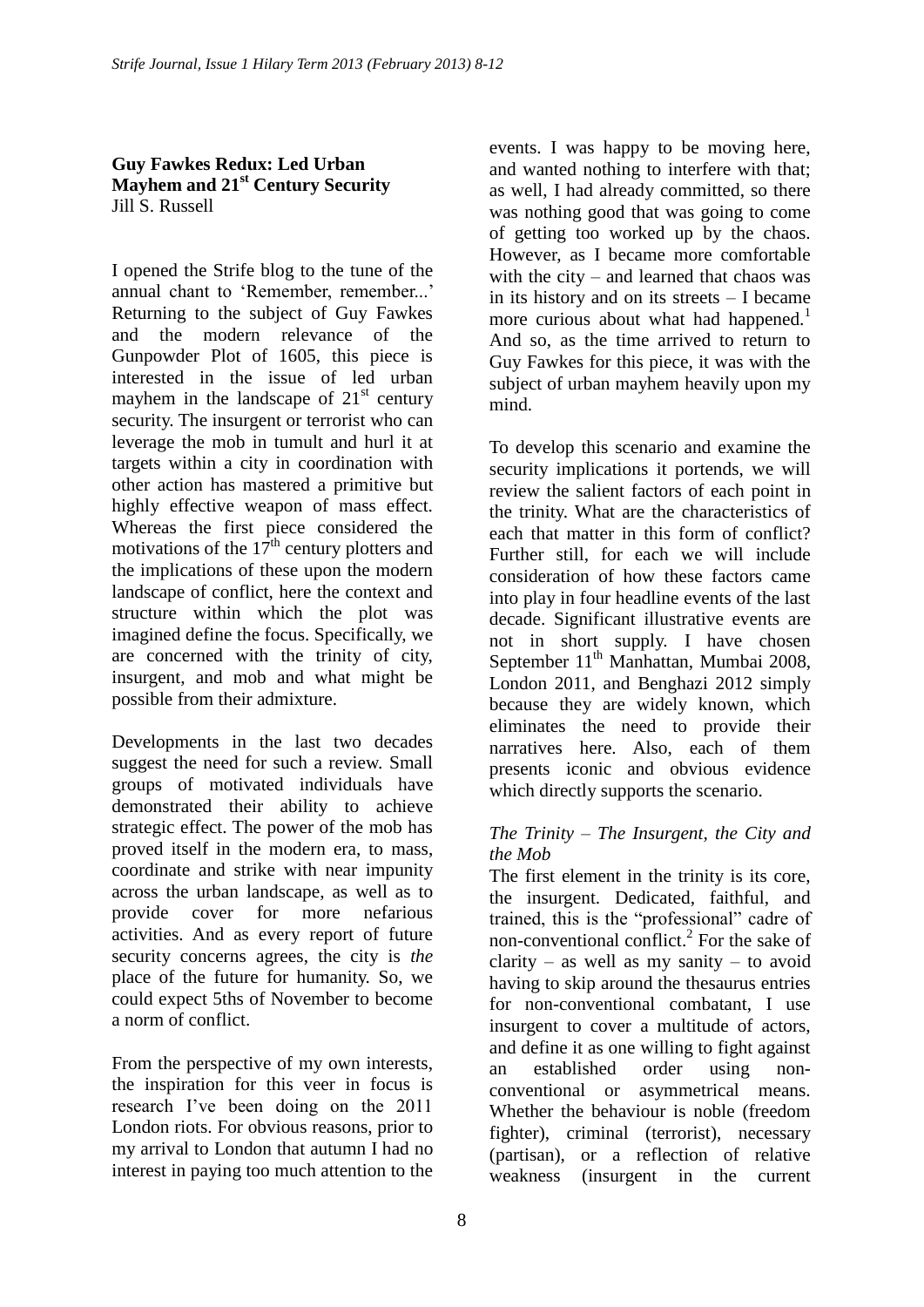parlance) is case dependent, subjective, and most importantly, irrelevant to this discussion.

When it comes to the modern insurgent fighting force, size proves nothing. Even with limited numbers, given thoughtfully chosen targets, realistic aims, and a sensible application of their skills, training and preparation, the insurgent can achieve much. This is particularly true within the urban environment, where the geographic and demographic contours of the city aid and magnify their efforts. Using a relatively simple skill set, in the city a small group of insurgents is at a clear operational and tactical advantage. Buildings become firing perches at their heights and visual cover on the ground, and side streets and thoroughfares can be easily blocked, thwarting the efforts of authorities to move about. Transportation and route nodes that feed the city with goods and people can be choked preventing movement in and out of the city. Mass, public gathering points become high value targets and the resultant public fear creates chaos which further cripples the city"s functioning. And within this maelstrom, maintaining communications throughout the city and an awareness of events is nearly impossible for those who must respond, whereas the insurgent has few of such requirements.

There were only 10 terrorists unleashed upon Mumbai. 19 others were able to wreak massive destruction on 9/11. Who knows what small few there were in Benghazi whose primary mission was to storm the American consulate, but it was certainly a minute fraction of the crowds demonstrating their wrath at the insult of the film. London 2011 might point to a further problem. As reviews of those events and the police response demonstrate, too much information dumped into the police networks caused much confusion and uncertainty as to what was happening and where. One cannot

help but wonder whether such information blitzes will become a regular tactic of the urban insurgent.

Nor are there any shortage of causes to inspire recruitment, indoctrination and adherence to radical, violent groups. Fault lines of religion, culture, politics and economics cut across the globe. The rising tide of environmental worry and the terms of justice and humanity are as well now adding their causes to the rolls. So, in addition to the usual suspects we have come to expect, one must wonder what others will come down the pike. Will the Occupy movement develop an armed wing if the economic crisis deepens? Will China or India"s choking pollution crises spawn eco-terrorist forces? What happens when women in traditional countries and around the globe (because the west is weak here too) finally lose patience and band together for effect? Finally, one must consider to whom the gang and criminal syndicates loyalty would go. (Such thoughts give one a certain fondness for the Mafia and its assistance to the Allies in WWII.) Less drastically, it is not inconceivable that in return for significant payment these groups would be happy to hire out personnel, some of whom might just enjoy being part of the mayhem, or might want to fight the authorities for their own reasons. There is certainly no shortage of anger towards the authorities in certain quarters.

Complicating things, the groupings will increasingly defy the neat Westphalian ordering of the world. These organizations represent every level of human collection, from pan-identism to sub-state minorities, and every stop in between. Add to that, common enemies or objectives can lead to unexpected but often transient alliances. Insofar as the technological and material needs of the insurgent are concerned, there are very few hurdles. Off the shelves communications and other technological needs satisfy just about every need.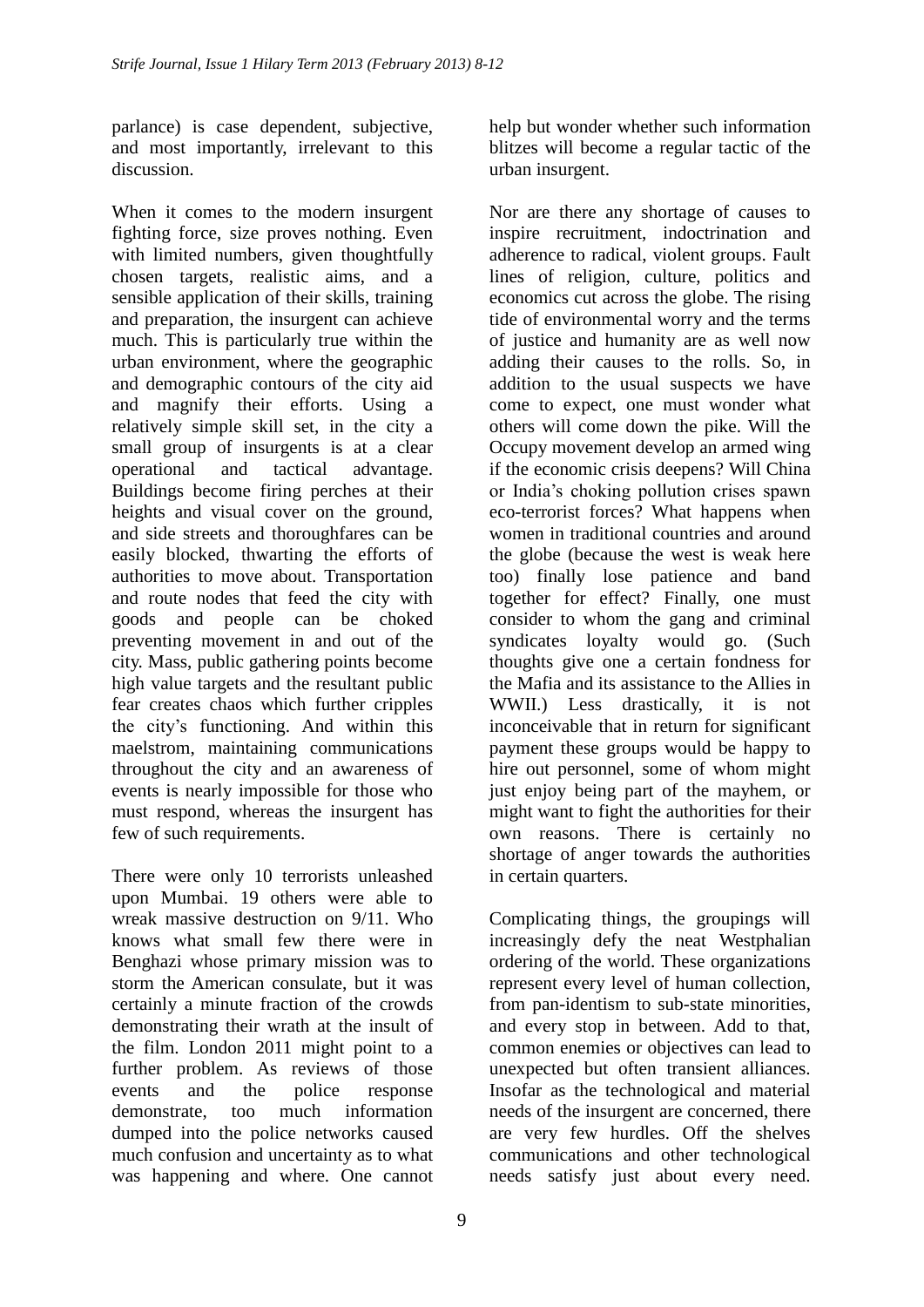Vehicles and small weapons are easy as well. What few other requirements remain should never exceed moderate bespoke capabilities. The age of the Strategic Insurgent is upon us.

Turning to the next piece of the threat, the urban context is *the* strategic target, and it's soft. The material destruction and act of mass political assassination (really, governmental decapitation) envisaged by Guy Fawkes et al. could only have been achieved in London, the capital city and the necessary hub of a united England. And so the city today remains ideal for mayhem. The centre of society, economy and culture, the city is an ideal location for conflict. Whether the city favoured the defence or the attack under the terms of recent conventional warfare is debatable; however, in a world of insurgent and asymmetrical warfare everything about the city favours the attackers.

As ripe as ever, and promising to ripen ever more into the future, the modern city is thus a target of delightful opportunity for those who wish to unleash mayhem for effect. There are hard targets to turn to rubble and population to harm and inspire to chaos. The caverns, labyrinths, and heights of the urban context comprise a wealth of potential energy to fuel a bleak future security landscape. The raid on Mumbai in 2008 was a clear demonstration of the weakness and vulnerability of the modern city to even a small band of dedicated fighters. 9/11 NYC proved the power of rubble as our greatest accomplishments can be rendered to blinding and toxic dust and lethal debris in the short term. (It also demonstrated the potential of debilitating rubble in the long term if cleanup efforts are hampered.) London 2011 showed just how easy it is, given the size and sprawl of most cities, to tax to the point of overstretch the local authorities.

While the complexities of the city tend to

aid the attackers (forces of disorder), for those meant to defend or maintain order (law enforcement or the armed forces) it is a burden. Before the rise of the COIN"dinistas the Marine Corps had begun grappling with the perils of this piece of modern (or, rather, neo-primitive) urban warfare. Their experience in Mogadishu – the 'good old days' of that intervention, before the UN mission morphed into an effort to affect the internal dynamics of the Somali conflict (best exemplified by the efforts to capture Mohamed Farah Aidid) – and other similar missions of the 1990s led to the creation of the  $\mathcal{L}$  Block War' concept.<sup>3</sup> As described by then Commandant of the Marine Corps General Victor Krulak, the demands of the modern urban battlefield were such that an armed force might simultaneously be conducting full scale military operations, peacekeeping or stability operations, and humanitarian operations, on three separate but near blocks.

The '3 Block War' concept not only conveys the complications of the conflict faced, it also speaks to the demands placed upon the security forces (military or law enforcement). Each mission is different and requires divergent skills and material assets, and this will require difficult choices. For example, which objective should have priority where resources are thin? Furthermore, to manage or lead the commitments to each mission adds to the burden by increasing the complexity of command and control.

I have no doubt that the police officers who deployed to London 2011 could understand this model as they struggled to confront rioters, stop looters and assist fire-fighters, all in close geographic proximity. Given the tough choices, if only one block could be managed, it was the rioters that the police chose as their focus. That there is not a consensus on that answer is clear from the post-disorder criticisms that the police allowed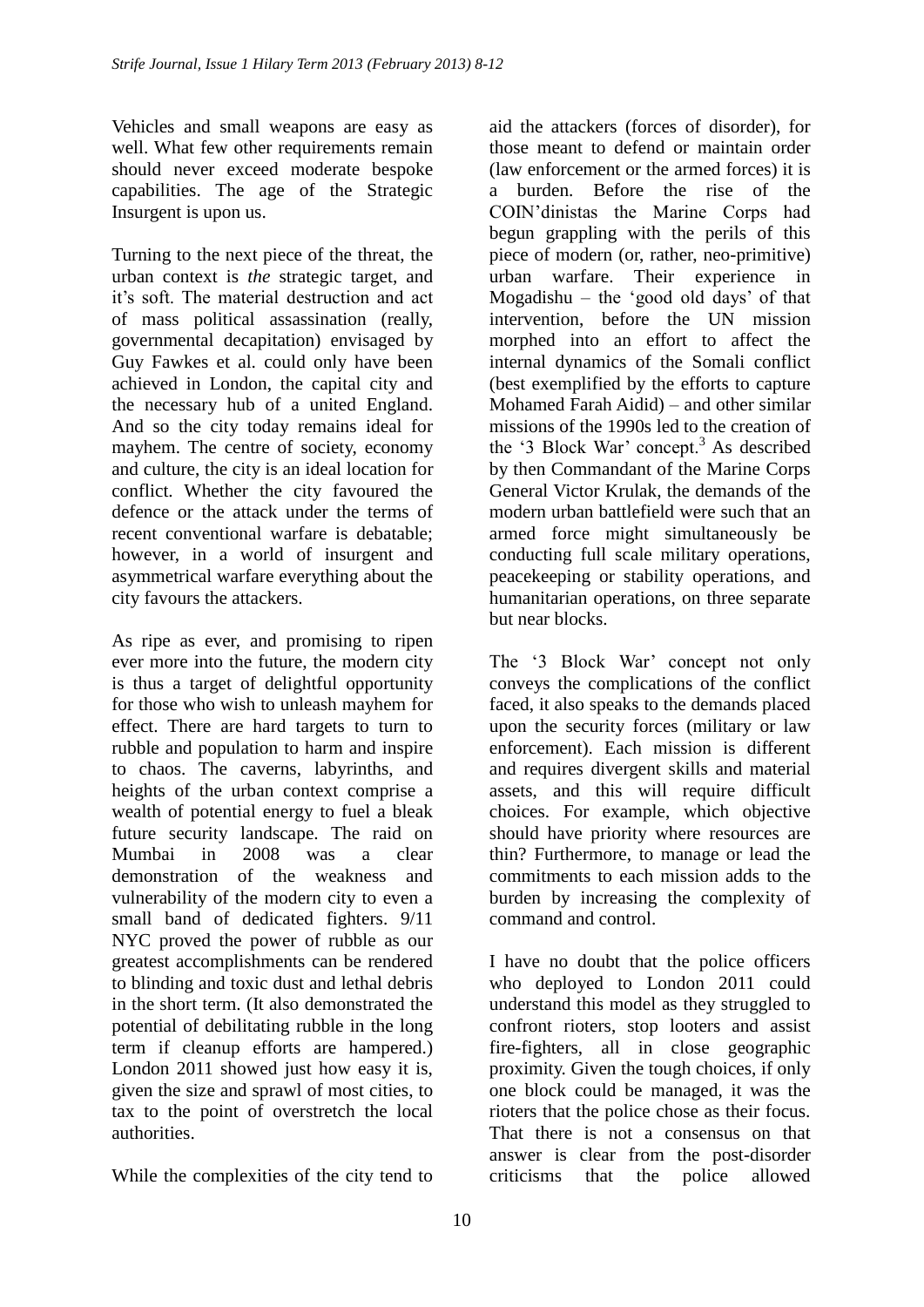Tottenham to burn or looters to run rampant without any seeming response. In an ideal world, the Met, the UK police, and authorities globally would prefer to be able to handle all three simultaneously. In the necessary world where led urban mayhem is a fixed feature of conflict they are going to have to figure how to do more or how to mitigate the damage of not doing everything. As it sprawls and spreads outwards and teems with increasing human and structural density at its centre, the siren song of the city will continue to tickle the ears if the forces of mayhem.

Finally, the last piece in the trinity is the mob. It is within the city that the mob is born. First, to be clear about this term, this does not refer to the masses, such as "the people" in certain counter-insurgency doctrines. The mob represents only a small (if not tiny) fraction of the whole of the population, but its disproportionate power derives from being in motion – usually dangerous and destructive motion. Certainly the plotters of 1605 imagined that the human and material devastation wrought by the planned explosion would ignite some useful degree of panic on the streets of London. In addition to such hopes, they had actively intended that the destruction of Westminster would create a political vacuum into which their "army" would assert and support the claims of Princess Elizabeth to the throne. Unfortunately, the force they would have been able to assemble on short notice would not have amounted to more than a mob. $<sup>4</sup>$ </sup>

As noted in every UK law enforcement report or manual on the subject from the last decade, the face of future public disorder is fraught. Although dealing with public order generally – that is, to include lawful assembly and protest – the sense that the chaos is always lurking around the corner is palpable. From a review prior to London 2011 conducted by Her Majesty"s

Inspectorate of Constabulary (HMIC), there is this description of the public order landscape: "After a few relatively quiet years, this is a new period of public order...faster moving and more unpredictable." As expected, the description in the Metropolitan Police Service's initial report on their response to the riots expresses fully their awareness of a dramatically altered landscape in public order: "The events...were unprecedented in the capital"s history. The initial peaceful protest in response to the fatal shooting of Mark Duggan escalated to violent local protest and on to London and countrywide. The speed, geographical distribution and scale of this escalation set these events apart from anything experienced before."<sup>5</sup> Emerging after more than a decade of increasing public order challenges in the UK, the riots of August 2011 demonstrated the resilience of the mob in urban terrain. Empowered and/or emboldened, crowds are thus a threat that could emerge at any moment.

Reliance upon less well-trained, less dedicated personnel as filler for missions is not new for insurgents in this era. In Iraq it was certainly the case that single or small group cadres of specialist fighters would operate with local filler. For example, in sniper ambushes, one highly skilled marksman would be supported by locals who need only 'pray and spray' in the general direction of the attack. It is no great leap to move from this to the even more basic use of angry crowds to tactical or strategic effect.

The mob, then, is on the march, and its effect is being felt at the tactical and strategic levels of public order and security. Whether it will maintain its ascendance is unknown, but if it continues to prove itself a worthy vehicle of action then we can be sure to see more of it. Benghazi 2012, coming on the heels of an angry Muslim Summer that was itself following the politically angry long Arab